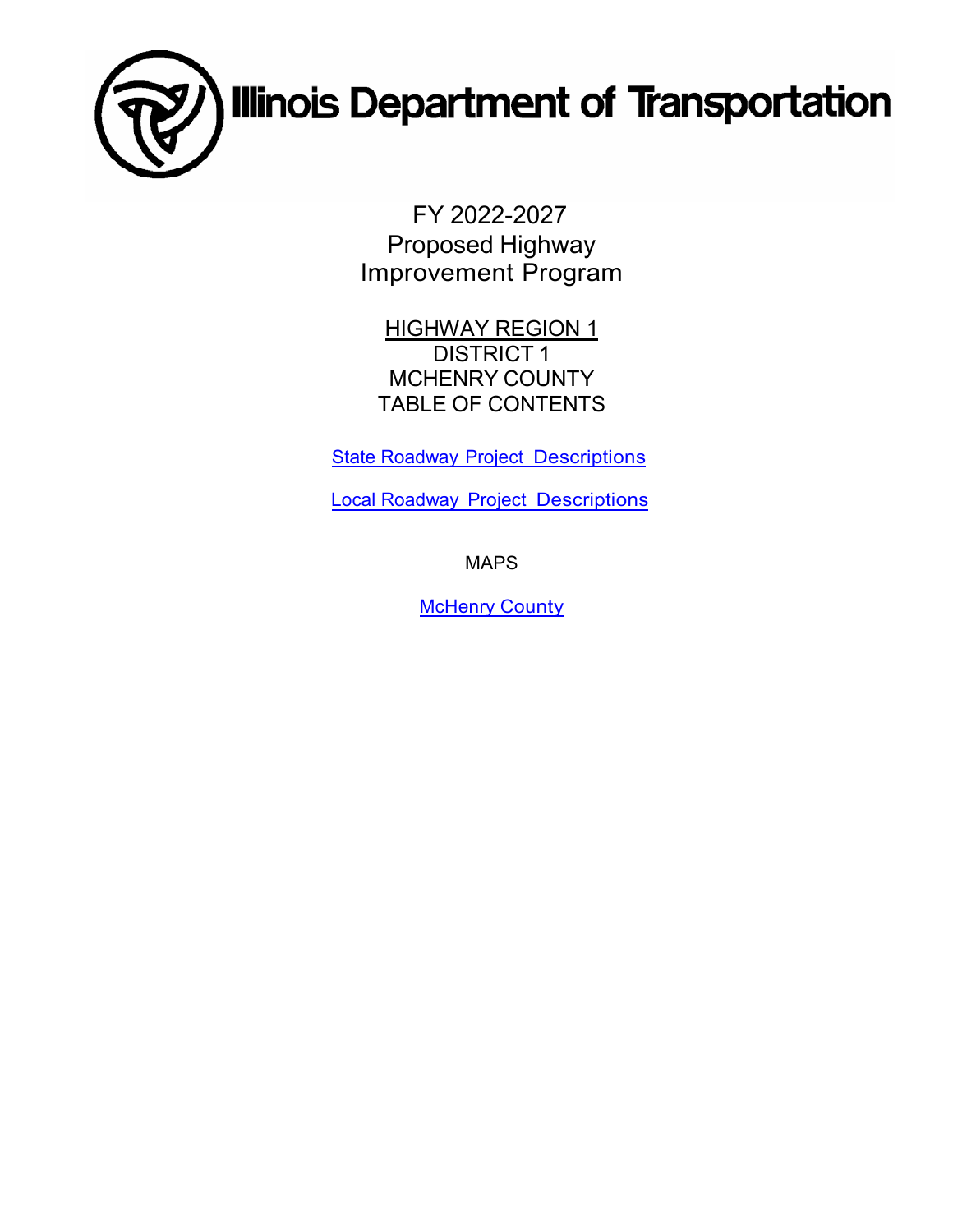# **State Highways**

<span id="page-1-0"></span>

| Route / Street | Location                                          | Improvements                 | Est. Cost   | <b>City</b>      | <b>MYP Years</b>            |
|----------------|---------------------------------------------------|------------------------------|-------------|------------------|-----------------------------|
|                |                                                   | <b>TAMP Category</b>         |             |                  | <b>Past Current</b>         |
| <b>US 14</b>   | N OF OAK GROVE RD TO CROWLEY RD<br>Miles = $1.13$ | ULTRA-THIN BND WR COURSE     | \$1,000,000 |                  | 2023-2027<br>1              |
|                |                                                   | PRESERVATION - PAVEMENTS     |             |                  |                             |
| <b>US 14</b>   | AT DITCH 3 MI S OF STATE LINE                     | CULVERT REPLACEMENT          | \$485,000   |                  | 2023-2027<br>3              |
|                |                                                   | MISCELLANEOUS IMPROVEMENTS   |             |                  |                             |
| <b>US 14</b>   | W OF HARTLAND RD TO E OF ILL 47<br>Miles = $6.32$ | SMART OVERLAY                | \$3,330,000 | <b>WOODSTOCK</b> | 2022<br>$\mathbf{1}$        |
|                |                                                   | PRESERVATION - PAVEMENTS     |             |                  |                             |
| <b>US 14</b>   | AT HARTLAND RD / HUGHES RD                        | <b>INTERSECTION RECONSTN</b> | \$2,700,000 |                  | $2^{\circ}$<br>2023-2027    |
|                |                                                   | MISCELLANEOUS IMPROVEMENTS   |             |                  |                             |
| <b>US 14</b>   | AT HARTLAND RD / HUGHES RD                        | <b>LAND ACQUISITION</b>      | \$900,000   |                  | 2023-2027<br>$\overline{2}$ |
|                |                                                   | MISCELLANEOUS IMPROVEMENTS   |             |                  |                             |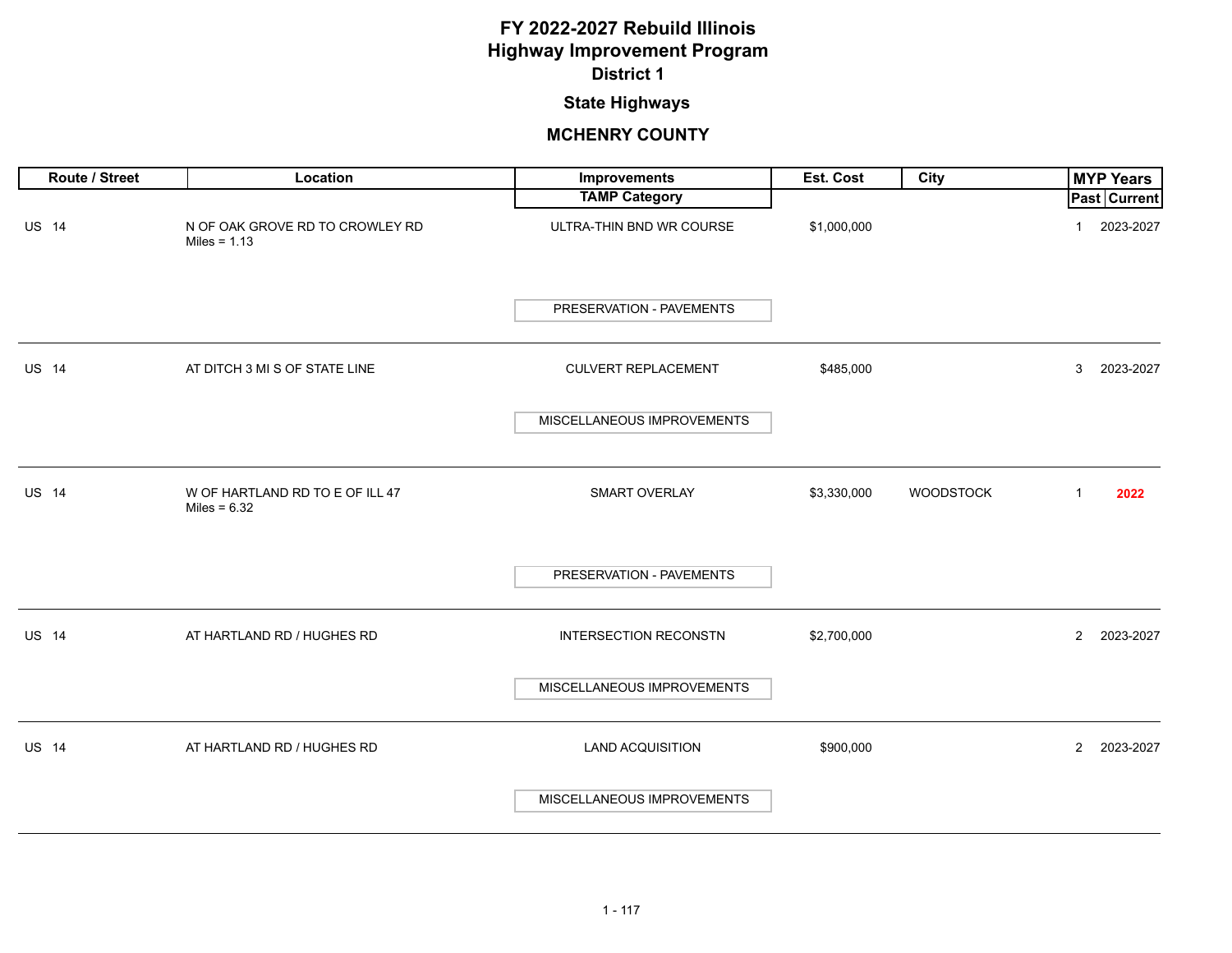# **State Highways**

| Route / Street                                                       | Location                                           | <b>Improvements</b>                            | Est. Cost   | City                    |                | <b>MYP Years</b>    |
|----------------------------------------------------------------------|----------------------------------------------------|------------------------------------------------|-------------|-------------------------|----------------|---------------------|
|                                                                      |                                                    | <b>TAMP Category</b>                           |             |                         |                | <b>Past Current</b> |
| <b>US 14</b><br>NORTHWEST HWY                                        | CRYSTAL LAKE AVE TO TECKLER BLVD<br>Miles = $1.65$ | <b>SMART OVERLAY</b>                           | \$1,720,000 | <b>CRYSTAL LAKE</b>     | $\overline{2}$ | 2022                |
|                                                                      |                                                    | PRESERVATION - PAVEMENTS                       |             |                         |                |                     |
| <b>US 14</b><br>NORTHWEST HWY                                        | E OF TECKLER RD TO PINGREE RD<br>Miles = $1.13$    | <b>SMART OVERLAY</b>                           | \$1,300,000 | <b>CRYSTAL LAKE</b>     | $\mathbf 1$    | 2022                |
|                                                                      |                                                    | PRESERVATION - PAVEMENTS                       |             |                         |                |                     |
| <b>US 14</b><br>NORTHWEST HWY                                        | SPRING BEACH WAY TO LAKE CO LINE<br>Miles = $1.80$ | STANDARD OVERLAY<br>ADA IMPROVEMENTS           | \$2,275,000 | CARY<br>FOX RIVER GROVE | 5              | 2023-2027           |
| <b>Roadway Information</b><br>AADT<br>Miles<br>25,950<br>1.80        | Truck Pct NHS<br>4.7<br>Y                          | REHABILITATION - PAVEMENTS                     |             |                         |                |                     |
| <b>US 20</b><br><b>GRANT HWY</b>                                     | PAGE ST TO LOCUST RD<br>Miles = $0.43$             | <b>DESIGNED OVERLAY</b>                        | \$225,000   | <b>MARENGO</b>          | -1             | 2023-2027           |
| <b>Roadway Information</b><br><b>AADT</b><br>Miles<br>10,150<br>0.43 | Truck Pct NHS<br>Y<br>9.4                          | REHABILITATION - PAVEMENTS                     |             |                         |                |                     |
| <b>ILL 23</b><br><b>STATE ST</b>                                     | DRAINAGE DITCH 0.1 MI N OF ILL 176                 | <b>CULVERT REPLACEMENT</b><br>ADA IMPROVEMENTS | \$500,000   | <b>MARENGO</b>          | 6              | 2023-2027           |
|                                                                      |                                                    | MISCELLANEOUS IMPROVEMENTS                     |             |                         |                |                     |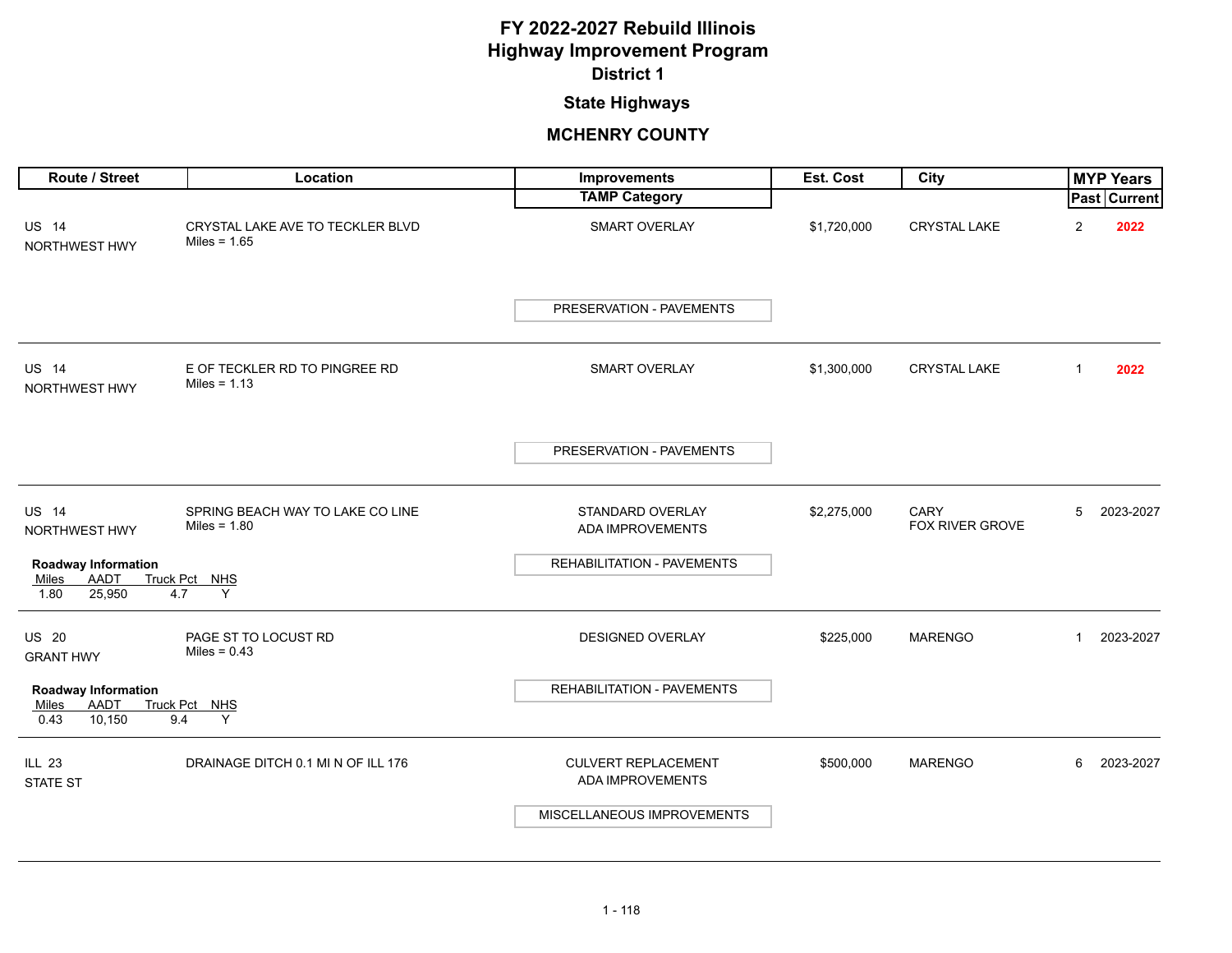## **State Highways**

| Route / Street                                                                  | Location                                                                                                                                                                                              | Improvements                                                                                                                                                        | Est. Cost    | City                                                           |   | <b>MYP Years</b>    |
|---------------------------------------------------------------------------------|-------------------------------------------------------------------------------------------------------------------------------------------------------------------------------------------------------|---------------------------------------------------------------------------------------------------------------------------------------------------------------------|--------------|----------------------------------------------------------------|---|---------------------|
|                                                                                 |                                                                                                                                                                                                       | <b>TAMP Category</b>                                                                                                                                                |              |                                                                |   | <b>Past Current</b> |
| <b>ILL 31</b><br><b>RICHMOND RD</b>                                             | DIAMONDS DR TO MCCULLUM LAKE RD<br>Miles = $1.12$                                                                                                                                                     | <b>SMART OVERLAY</b>                                                                                                                                                | \$1,200,000  | <b>MC HENRY</b><br><b>RINGWOOD</b>                             |   | 2022                |
|                                                                                 |                                                                                                                                                                                                       | PRESERVATION - PAVEMENTS                                                                                                                                            |              |                                                                |   |                     |
| <b>ILL 31</b><br><b>FRONT ST</b>                                                | S OF ILL 120 (BELVIDERE RD) TO N OF ILL 176<br>(TERRA COTTA AVE) & DRAINAGE DITCH 4 MI S OF<br><b>US 12</b><br>Miles = $0.01$<br>SAFETEA-LU HIGH PRIORITY PROJECT. STATE AND/OR LOCAL MATCH REQUIRED. | <b>ADDITIONAL LANES</b>                                                                                                                                             | \$43,890,000 | <b>MC HENRY</b><br><b>PRAIRIE GROVE</b><br><b>CRYSTAL LAKE</b> | 3 | 2023-2027           |
|                                                                                 |                                                                                                                                                                                                       |                                                                                                                                                                     |              |                                                                |   |                     |
|                                                                                 |                                                                                                                                                                                                       | INITIAL CONSTRUCTION - PAVEMENTS                                                                                                                                    |              |                                                                |   |                     |
| <b>ILL 31</b><br><b>FRONT ST</b>                                                | S OF ILL 120 (BELVIDERE RD) TO N OF ILL 176<br>(TERRA COTTA AVE) & DRAINAGE DITCH 4 MI S OF<br><b>US 12</b><br>Miles = $6.31$                                                                         | <b>RECONSTRUCTION</b><br><b>CULVERT REPLACEMENT</b><br><b>WIDENING EXISTING PAVEMENT</b><br><b>DRAINAGE</b><br><b>TRAF SIGNAL MODERNIZATION</b><br>ADA IMPROVEMENTS | \$31,360,000 | <b>MC HENRY</b><br><b>PRAIRIE GROVE</b><br><b>CRYSTAL LAKE</b> | 3 | 2023-2027           |
| <b>Roadway Information</b><br>AADT<br>Miles<br>18,100<br>1.43<br>4.88<br>25,313 | Truck Pct NHS<br>Y<br>5.3<br>Y<br>14.7                                                                                                                                                                | RECONSTRUCTION - PAVEMENTS                                                                                                                                          |              |                                                                |   |                     |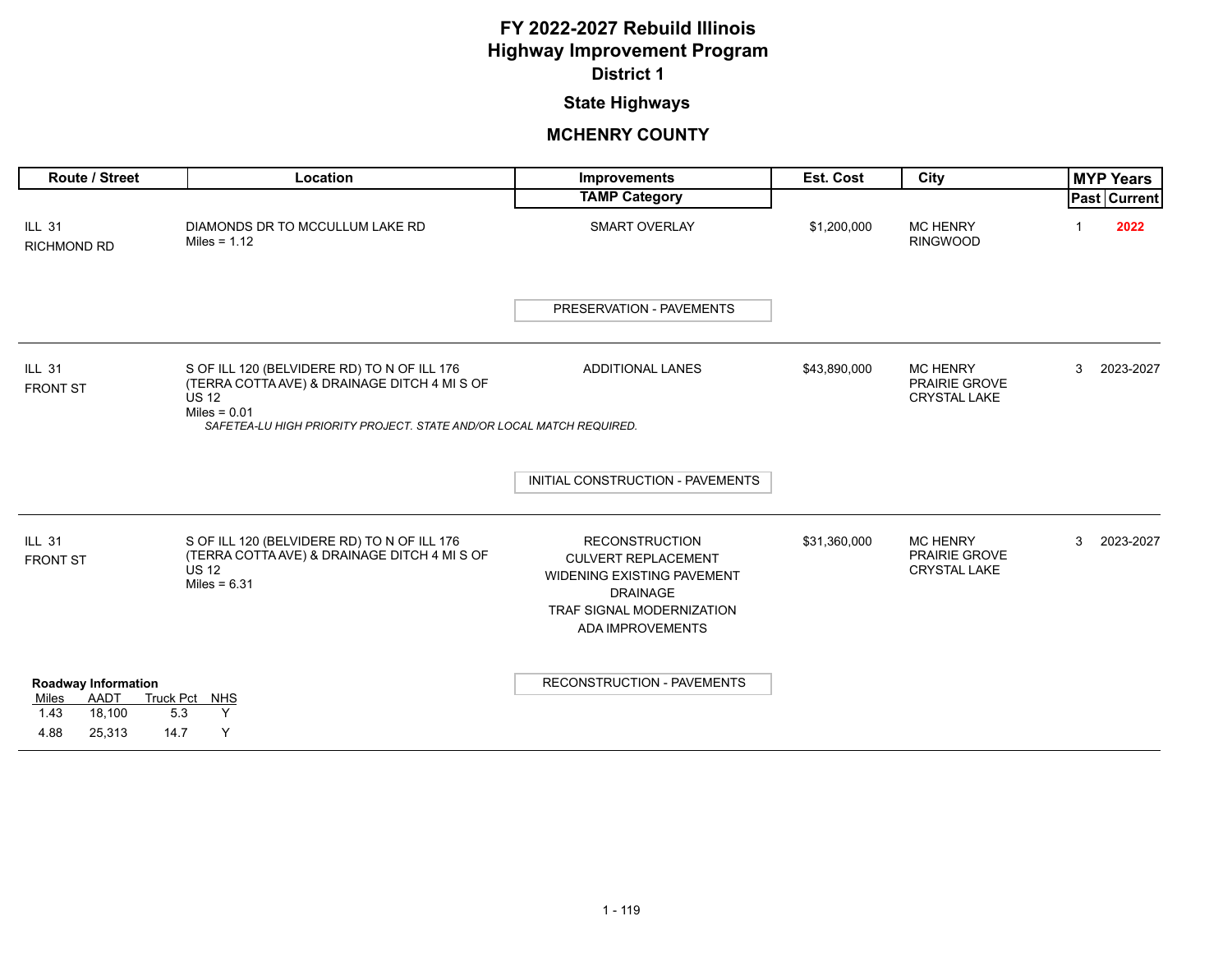# **State Highways**

| Route / Street                   | Location                                                                                                    | <b>Improvements</b>              | <b>Est. Cost</b> | City                                                                              |   | <b>MYP Years</b> |
|----------------------------------|-------------------------------------------------------------------------------------------------------------|----------------------------------|------------------|-----------------------------------------------------------------------------------|---|------------------|
|                                  |                                                                                                             | <b>TAMP Category</b>             |                  |                                                                                   |   | Past Current     |
| <b>ILL 31</b><br><b>FRONT ST</b> | S OF ILL 120 (BELVIDERE RD) TO N OF ILL 176<br>(TERRA COTTA AVE) & DRAINAGE DITCH 4 MI S OF<br><b>US 12</b> | <b>LAND ACQUISITION</b>          | \$8,000,000      | <b>MC HENRY</b><br>PRAIRIE GROVE<br><b>CRYSTAL LAKE</b><br><b>RINGWOOD</b>        | 3 | 2022             |
|                                  |                                                                                                             | INITIAL CONSTRUCTION - PAVEMENTS |                  |                                                                                   |   |                  |
| <b>ILL 31</b><br><b>FRONT ST</b> | S OF ILL 120 (BELVIDERE RD) TO N OF ILL 176<br>(TERRA COTTA AVE) & DRAINAGE DITCH 4 MI S OF<br><b>US 12</b> | UTILITY ADJUSTMENT               | \$4,000,000      | <b>MC HENRY</b><br>PRAIRIE GROVE<br><b>CRYSTAL LAKE</b><br><b>RINGWOOD</b>        | 3 | 2023-2027        |
|                                  |                                                                                                             | INITIAL CONSTRUCTION - PAVEMENTS |                  |                                                                                   |   |                  |
| <b>ILL 31</b><br><b>FRONT ST</b> | S OF ILL 120 (BELVIDERE RD) TO N OF ILL 176<br>(TERRA COTTA AVE) & DRAINAGE DITCH 4 MI S OF<br><b>US 12</b> | <b>CONSTRUCTION ENGINEERING</b>  | \$9,750,000      | <b>MC HENRY</b><br><b>PRAIRIE GROVE</b><br><b>CRYSTAL LAKE</b><br><b>RINGWOOD</b> | 4 | 2023-2027        |
|                                  |                                                                                                             | INITIAL CONSTRUCTION - PAVEMENTS |                  |                                                                                   |   |                  |
| <b>ILL 47</b><br><b>MAIN ST</b>  | WARE RD TO S OF ILL 173<br>Miles = $9.07$                                                                   | <b>SMART OVERLAY</b>             | \$1,980,000      | <b>HEBRON</b><br><b>WOODSTOCK</b>                                                 | 2 | 2022             |
|                                  |                                                                                                             | PRESERVATION - PAVEMENTS         |                  |                                                                                   |   |                  |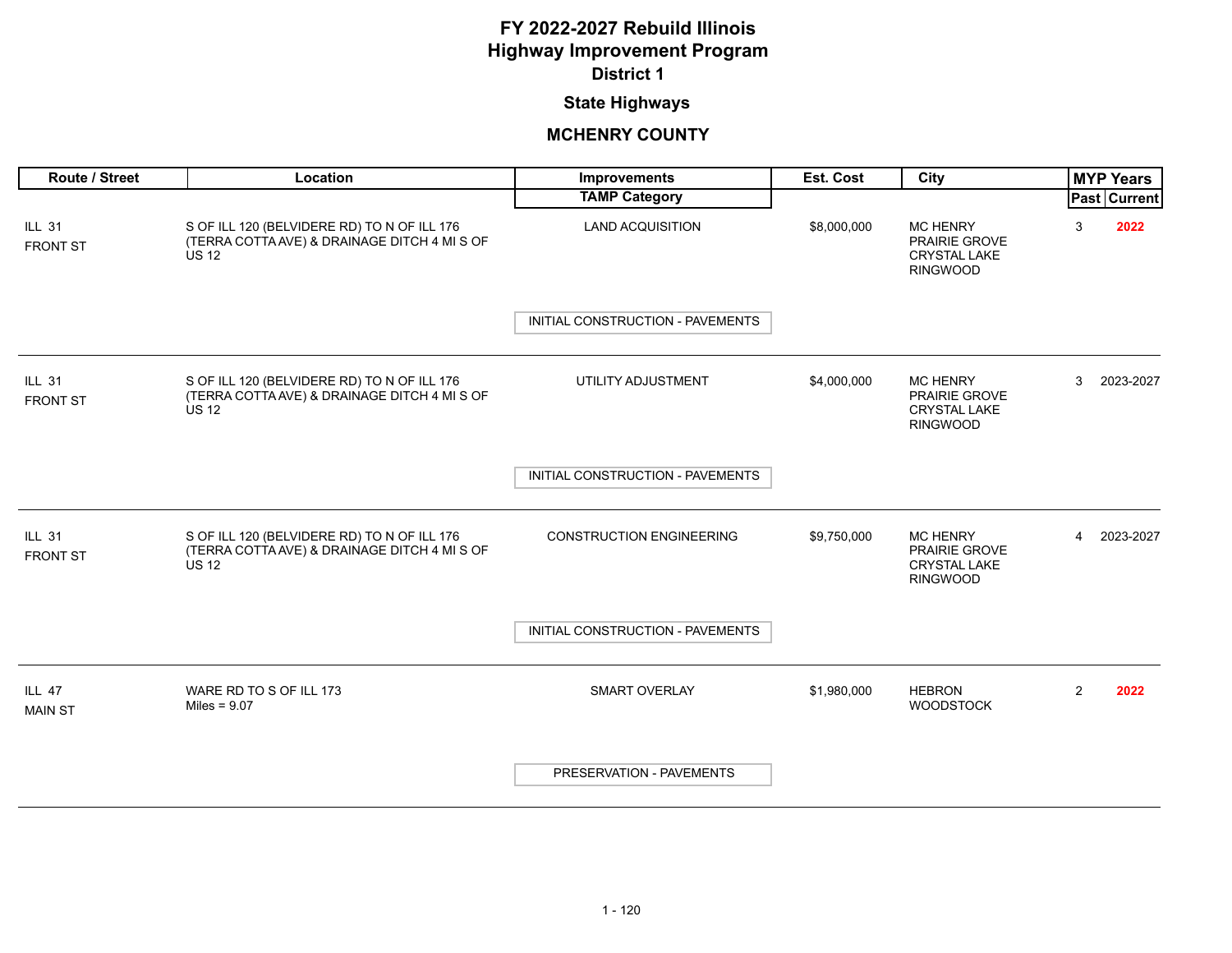## **State Highways**

| Route / Street                                         | Location                                              | Improvements                                                                           | Est. Cost    | <b>City</b>      | <b>MYP Years</b> |
|--------------------------------------------------------|-------------------------------------------------------|----------------------------------------------------------------------------------------|--------------|------------------|------------------|
|                                                        |                                                       | <b>TAMP Category</b>                                                                   |              |                  | Past Current     |
| <b>ILL 47</b>                                          | S OF THAYER RD TO CHARLES RD<br>Miles = $3.35$        | ULTRA-THIN BND WR COURSE                                                               | \$2,500,000  |                  | 2023-2027<br>-1  |
|                                                        |                                                       | PRESERVATION - PAVEMENTS                                                               |              |                  |                  |
| <b>ILL 47</b><br><b>SEMINARY ST</b>                    | N OF ILL 120 (MCHENRY AVE) TO US 14<br>Miles = $0.01$ | ADDITIONAL LANES                                                                       | \$23,160,000 | <b>WOODSTOCK</b> | 3<br>2023-2027   |
|                                                        |                                                       | INITIAL CONSTRUCTION - PAVEMENTS                                                       |              |                  |                  |
| <b>ILL 47</b><br><b>SEMINARY ST</b>                    | N OF ILL 120 (MCHENRY AVE) TO US 14<br>Miles = $1.99$ | <b>RECONSTRUCTION</b><br><b>INTERSECTION IMPROVEMENT</b><br><b>CULVERT REPLACEMENT</b> | \$15,440,000 | <b>WOODSTOCK</b> | 3<br>2023-2027   |
| Roadway Information<br>AADT<br>Miles<br>13,713<br>1.99 | Truck Pct NHS<br>5.3<br>Y                             | <b>RECONSTRUCTION - PAVEMENTS</b>                                                      |              |                  |                  |
| <b>ILL 47</b><br><b>SEMINARY ST</b>                    | N OF ILL 120 (MCHENRY AVE) TO US 14                   | <b>RR FLAGGER</b>                                                                      | \$800,000    | <b>WOODSTOCK</b> | 3<br>2023-2027   |
|                                                        |                                                       | INITIAL CONSTRUCTION - PAVEMENTS                                                       |              |                  |                  |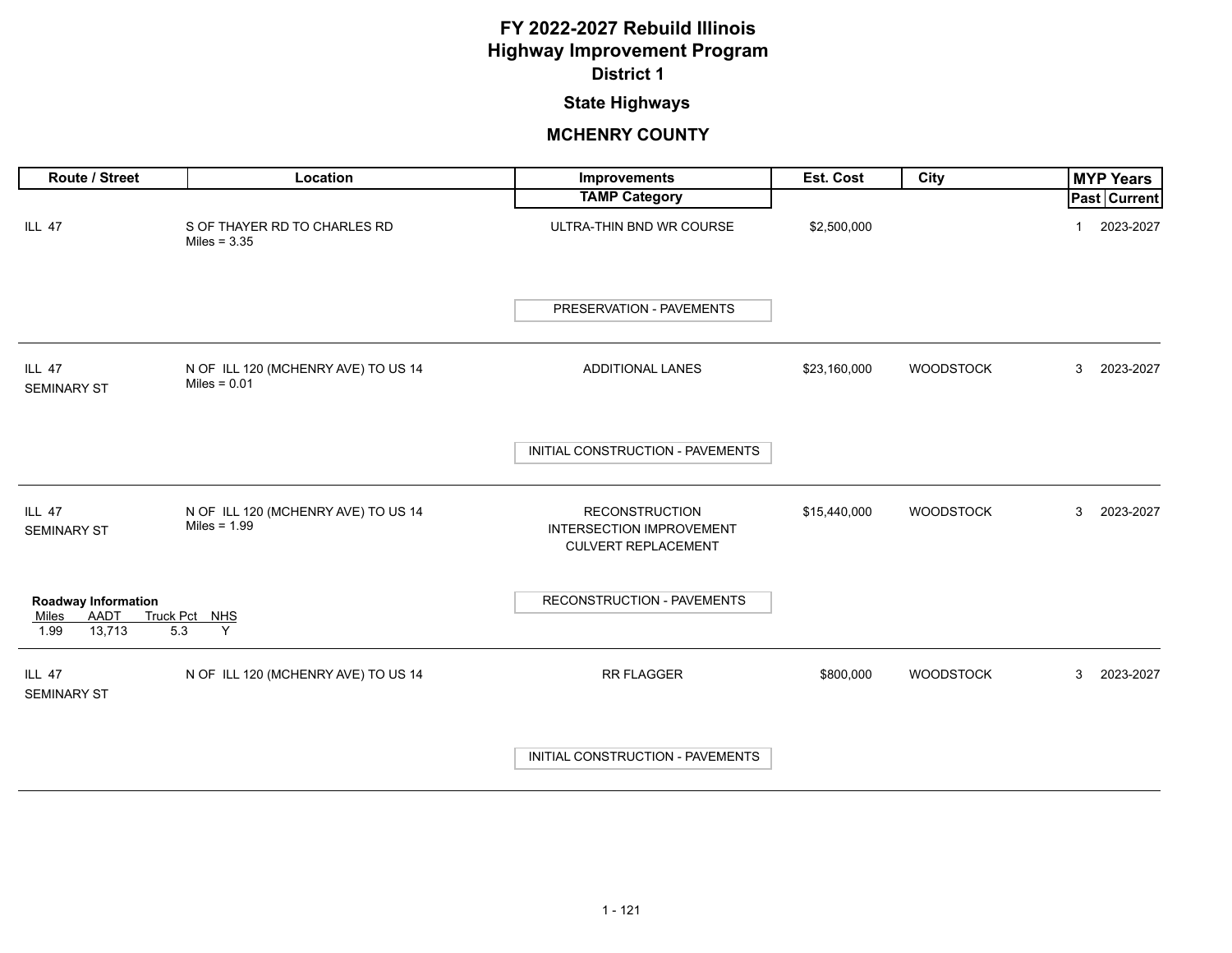# **State Highways**

| Route / Street                                        | Location                                       | <b>Improvements</b>                                        | Est. Cost    | <b>City</b>      | <b>MYP Years</b> |
|-------------------------------------------------------|------------------------------------------------|------------------------------------------------------------|--------------|------------------|------------------|
|                                                       |                                                | <b>TAMP Category</b>                                       |              |                  | Past Current     |
| <b>ILL 47</b><br><b>SEMINARY ST</b>                   | N OF ILL 120 (MCHENRY AVE) TO US 14            | UTILITY ADJUSTMENT                                         | \$3,600,000  | <b>WOODSTOCK</b> | 2023-2027<br>3   |
|                                                       |                                                | INITIAL CONSTRUCTION - PAVEMENTS                           |              |                  |                  |
| <b>ILL 47</b><br><b>SEMINARY ST</b>                   | N OF ILL 120 (MCHENRY AVE) TO US 14            | <b>CONSTRUCTION ENGINEERING</b>                            | \$5,000,000  | <b>WOODSTOCK</b> | 3<br>2023-2027   |
|                                                       |                                                | INITIAL CONSTRUCTION - PAVEMENTS                           |              |                  |                  |
| <b>ILL 47</b><br><b>ILL 176</b><br>PLEASANT VALLEY RD | AT ILL 176 (N & S JCT) & AT PLEASANT VALLEY RD | <b>INTERSECTION RECONSTN</b><br><b>CULVERT REPLACEMENT</b> | \$35,000,000 |                  | 3<br>2023-2027   |
|                                                       |                                                | MISCELLANEOUS IMPROVEMENTS                                 |              |                  |                  |
| <b>ILL 47</b><br><b>ILL 176</b><br>PLEASANT VALLEY RD | AT ILL 176 (N & S JCT) & AT PLEASANT VALLEY RD | <b>CONSTRUCTION ENGINEERING</b>                            | \$2,225,000  |                  | 3<br>2022        |
|                                                       |                                                | MISCELLANEOUS IMPROVEMENTS                                 |              |                  |                  |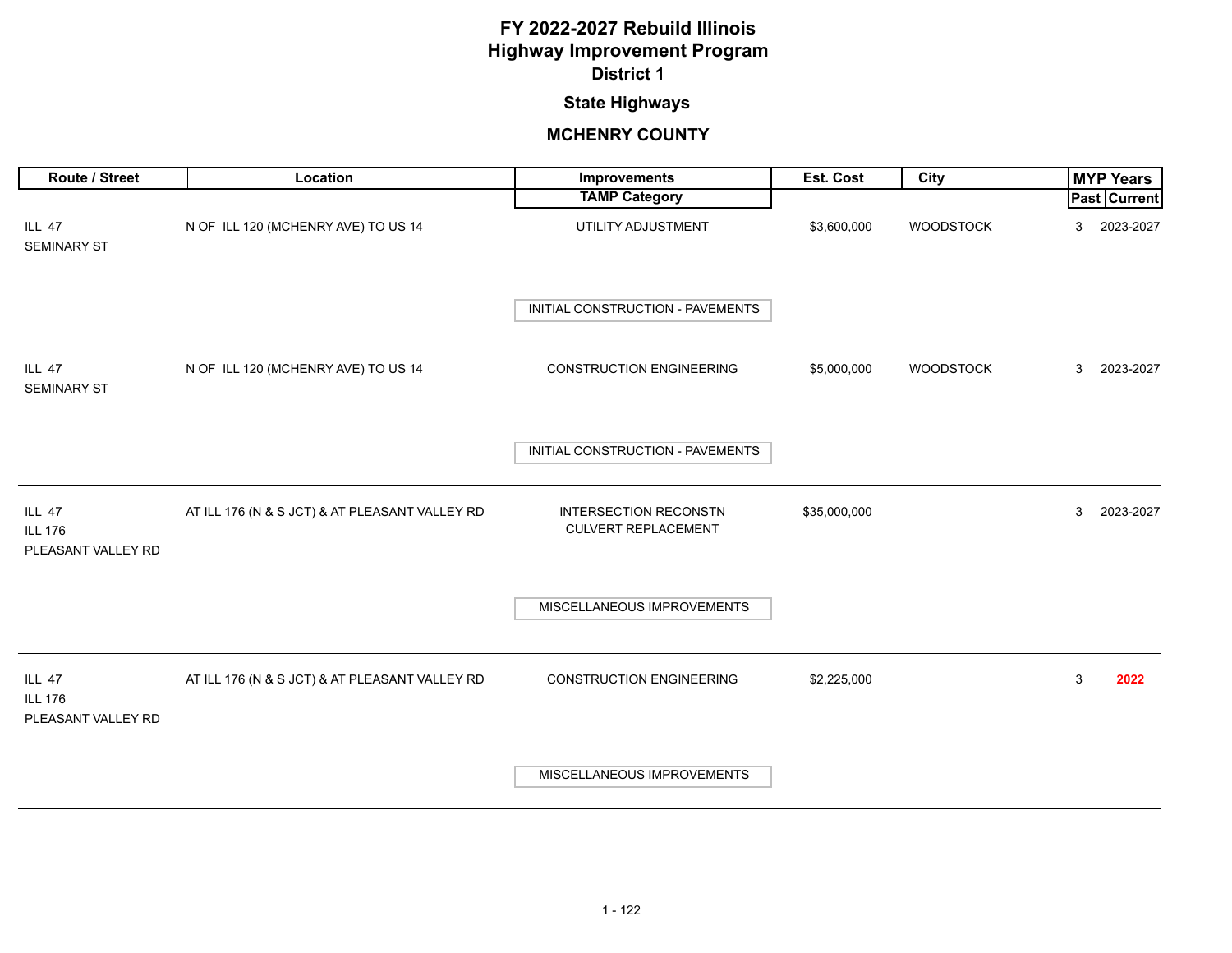## **State Highways**

| Route / Street                                                | Location                                       | Improvements                                                                                      | Est. Cost   | City            | <b>MYP Years</b>            |
|---------------------------------------------------------------|------------------------------------------------|---------------------------------------------------------------------------------------------------|-------------|-----------------|-----------------------------|
|                                                               |                                                | <b>TAMP Category</b>                                                                              |             |                 | Past Current                |
| <b>ILL 47</b><br><b>ILL 176</b><br>PLEASANT VALLEY RD         | AT ILL 176 (N & S JCT) & AT PLEASANT VALLEY RD | <b>CONSTRUCTION ENGINEERING</b>                                                                   | \$2,325,000 |                 | 2023-2027<br>$\overline{2}$ |
|                                                               |                                                | MISCELLANEOUS IMPROVEMENTS                                                                        |             |                 |                             |
| <b>ILL 173</b><br><b>MAPLE AVE</b>                            | ALDEN RD TO GREENWOOD RD<br>Miles = $7.64$     | <b>DESIGNED OVERLAY</b><br>MILLED RUMBLE STRIP<br><b>DRAINAGE</b><br>RR FLAGGER                   | \$5,000,000 | <b>HEBRON</b>   | 5<br>2023-2027              |
| Roadway Information<br>AADT<br>Miles<br>3,924<br>6.9<br>7.64  | Truck Pct NHS<br>Y                             | <b>REHABILITATION - PAVEMENTS</b>                                                                 |             |                 |                             |
| <b>ILL 173</b><br><b>KENOSHA ST</b>                           | GREENWOOD RD TO LAKE CO LINE<br>Miles = $9.04$ | DESIGNED OVERLAY<br>MILLED RUMBLE STRIP<br><b>DRAINAGE</b><br><b>RR FLAGGER</b><br><b>GRADING</b> | \$5,300,000 | <b>RICHMOND</b> | 2023-2027<br>$\mathbf{1}$   |
| Roadway Information<br>AADT<br>Miles<br>7.6<br>9.04<br>10,284 | Truck Pct NHS<br>Y                             | REHABILITATION - PAVEMENTS                                                                        |             |                 |                             |
| <b>ILL 173</b><br><b>KENOSHA ST</b>                           | AT N BRANCH NIPPERSINK E OF HUNT CLUB RD       | <b>CULVERT (NEW)</b>                                                                              | \$375,000   |                 | 5<br>2023-2027              |
|                                                               |                                                | INITIAL CONSTRUCTION - BRIDGES                                                                    |             |                 |                             |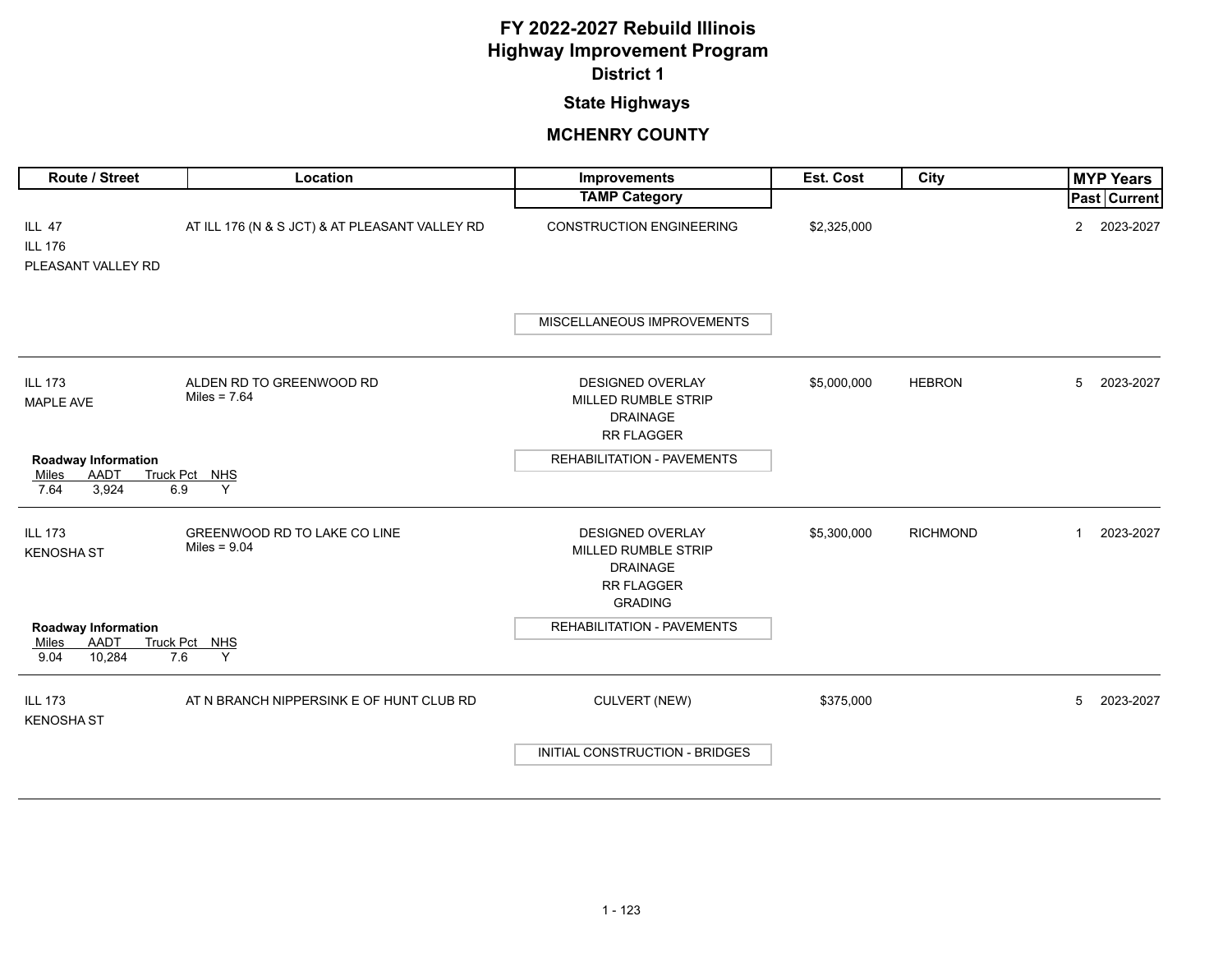## **State Highways**

| Route / Street                      | Location                                  | Improvements                                                                                                                  | Est. Cost   | City | <b>MYP Years</b>    |
|-------------------------------------|-------------------------------------------|-------------------------------------------------------------------------------------------------------------------------------|-------------|------|---------------------|
|                                     |                                           | <b>TAMP Category</b>                                                                                                          |             |      | <b>Past Current</b> |
| <b>ILL 173</b><br><b>KENOSHA ST</b> | AT N BRANCH NIPPERSINK E OF HUNT CLUB RD  | <b>LAND ACQUISITION</b>                                                                                                       | \$10,000    |      | 2023-2027<br>4      |
|                                     |                                           | INITIAL CONSTRUCTION - BRIDGES                                                                                                |             |      |                     |
| <b>ILL 173</b><br><b>KENOSHA ST</b> | AT SOLON RD & AT LAKEVIEW RD              | CHANNELIZATION                                                                                                                | \$1,500,000 |      | 5<br>2023-2027      |
|                                     |                                           | MISCELLANEOUS IMPROVEMENTS                                                                                                    |             |      |                     |
| <b>ILL 173</b><br><b>KENOSHA ST</b> | AT SOLON RD & AT LAKEVIEW RD              | <b>LAND ACQUISITION</b>                                                                                                       | \$100,000   |      | 3<br>2023-2027      |
|                                     |                                           | MISCELLANEOUS IMPROVEMENTS                                                                                                    |             |      |                     |
| <b>ILL 173</b><br><b>KENOSHA ST</b> | DRAINAGE DITCH 1.7 MI E OF US 12 / ILL 31 | <b>CULVERT REPLACEMENT</b>                                                                                                    | \$250,000   |      | 2023-2027<br>5      |
|                                     |                                           | MISCELLANEOUS IMPROVEMENTS                                                                                                    |             |      |                     |
| <b>ILL 176</b><br>TELEGRAPH ST      | DEERPASS RD TO DEAN ST                    | <b>LEFT TURN LANES</b><br>MILLED RUMBLE STRIP<br><b>GUARDRAIL</b><br>WIDENING EXISTING PAVEMENT<br>MISCELLANEOUS IMPROVEMENTS | \$6,517,000 |      | 9<br>2022           |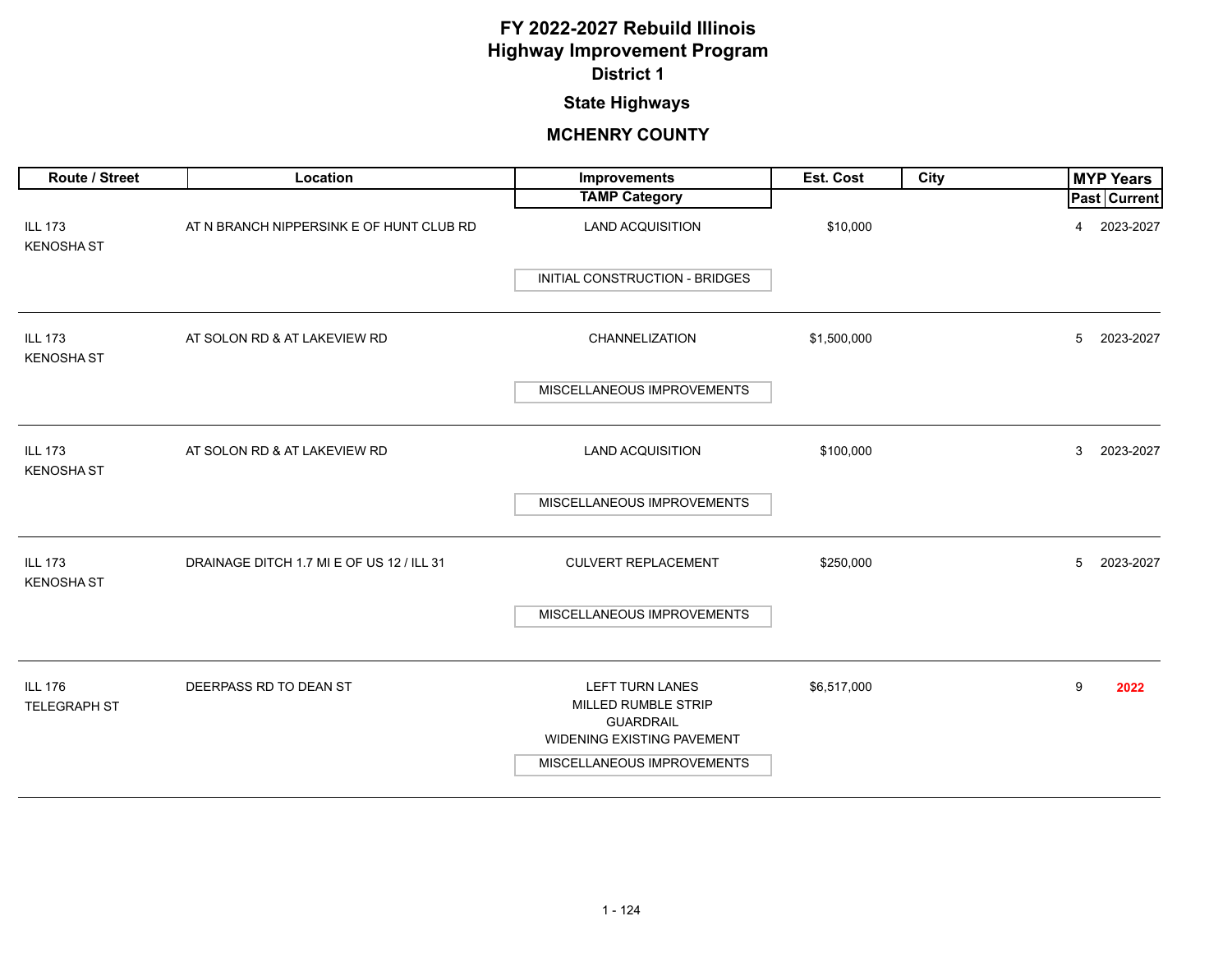## **State Highways**

| Route / Street                        | Location                                                          | Improvements                    | Est. Cost   | City |                | <b>MYP Years</b> |
|---------------------------------------|-------------------------------------------------------------------|---------------------------------|-------------|------|----------------|------------------|
|                                       |                                                                   | <b>TAMP Category</b>            |             |      |                | Past Current     |
| <b>ILL 176</b><br><b>TELEGRAPH ST</b> | DEERPASS RD TO DEAN ST                                            | <b>CONSTRUCTION ENGINEERING</b> | \$600,000   |      | 3              | 2022             |
|                                       |                                                                   | MISCELLANEOUS IMPROVEMENTS      |             |      |                |                  |
| <b>ILL 176</b><br><b>TELEGRAPH ST</b> | DEERPASS RD TO DEAN ST                                            | <b>CONSTRUCTION ENGINEERING</b> | \$600,000   |      | 3              | 2023-2027        |
|                                       |                                                                   | MISCELLANEOUS IMPROVEMENTS      |             |      |                |                  |
| <b>ILL 176</b><br><b>TELEGRAPH ST</b> | AT DEERPASS RD & DITCHES 0.4 MI W & 0.2 MI E OF<br><b>DEAN ST</b> | <b>CULVERT REPLACEMENT</b>      | \$1,123,000 |      | $\overline{7}$ | 2022             |
|                                       |                                                                   | MISCELLANEOUS IMPROVEMENTS      |             |      |                |                  |
| <b>ILL 176</b>                        | AT BUHL RD & AT BAY VIEW BEACH RD                                 | <b>LEFT TURN LANES</b>          | \$1,800,000 |      | $\overline{4}$ | 2023-2027        |
|                                       |                                                                   | MISCELLANEOUS IMPROVEMENTS      |             |      |                |                  |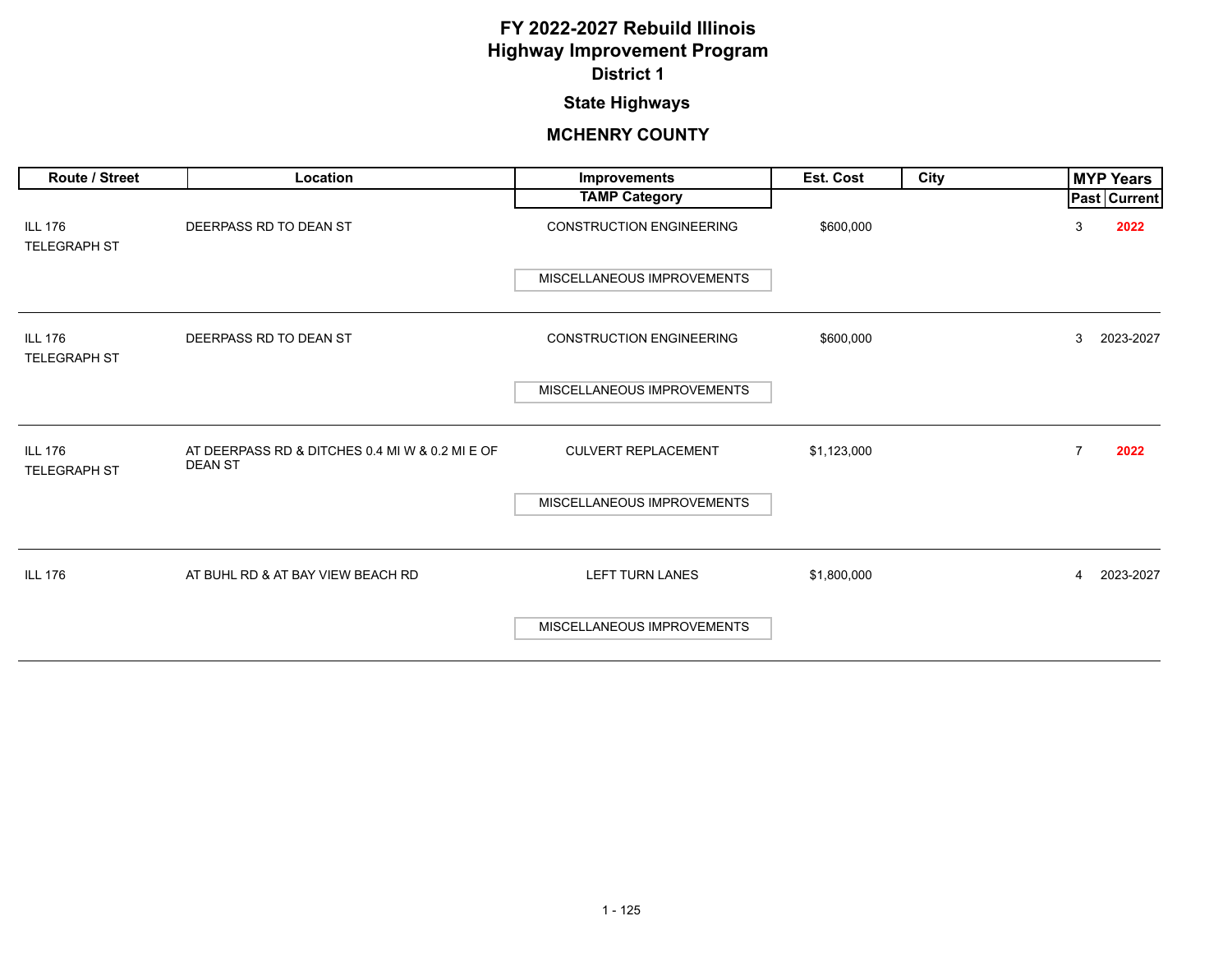# **Local Highways**

<span id="page-10-0"></span>

| Route / Street      | Location                               | Improvements                    | Est. Cost   | City             | <b>MYP Years</b>     |           |
|---------------------|----------------------------------------|---------------------------------|-------------|------------------|----------------------|-----------|
|                     |                                        | <b>TAMP Category</b>            |             |                  | <b>Past Current</b>  |           |
| <b>ALLENDALE RD</b> | AT NIPPERSINK CREEK 0.4 MI E OF ILL 47 | P.E. (PHASE II)                 | \$120,000   | <b>GREENWOOD</b> | 2                    | 2022      |
|                     |                                        | <b>REHABILITATION - BRIDGES</b> |             |                  |                      |           |
| ALLENDALE RD        | AT NIPPERSINK CREEK 0.4 MI E OF ILL 47 | <b>BRIDGE REHABILITATION</b>    | \$2,000,000 | <b>GREENWOOD</b> | $\mathbf{2}^{\circ}$ | 2023-2027 |
|                     |                                        | REHABILITATION - BRIDGES        |             |                  |                      |           |
| FLAT IRON RD        | AT MOKELER CREEK 0.4 MI S OF ILL 173   | P.E. (PHASE II)                 | \$120,000   | <b>HARVARD</b>   | $\overline{2}$       | 2022      |
|                     |                                        | <b>REHABILITATION - BRIDGES</b> |             |                  |                      |           |
| FLAT IRON RD        | AT MOKELER CREEK 0.4 MI S OF ILL 173   | <b>BRIDGE REHABILITATION</b>    | \$1,000,000 | <b>HARVARD</b>   | $\mathbf{2}$         | 2023-2027 |
|                     |                                        | <b>REHABILITATION - BRIDGES</b> |             |                  |                      |           |
| <b>HARMONY RD</b>   | AT COON CREEK 0.3 MI E OF PAYNE RD     | P.E. (PHASE II)                 | \$120,000   |                  | $\overline{2}$       | 2022      |
|                     |                                        | <b>REHABILITATION - BRIDGES</b> |             |                  |                      |           |
| <b>HARMONY RD</b>   | AT COON CREEK 0.3 MI E OF PAYNE RD     | <b>BRIDGE REHABILITATION</b>    | \$2,500,000 |                  | $\overline{2}$       | 2023-2027 |
|                     |                                        | <b>REHABILITATION - BRIDGES</b> |             |                  |                      |           |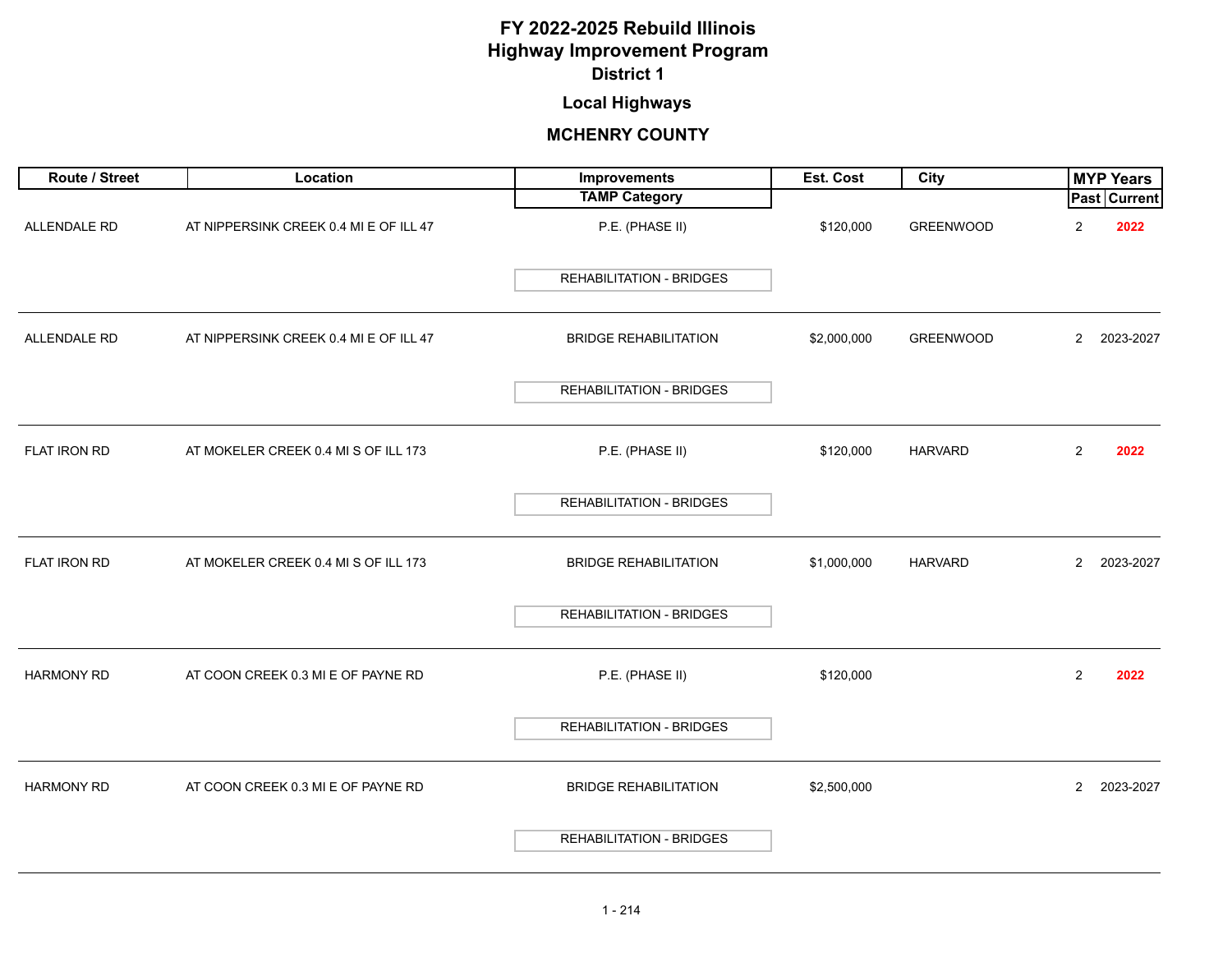## **Local Highways**

| Route / Street          | Location                                                   | Improvements                    | Est. Cost   | City                |                 | <b>MYP Years</b>    |
|-------------------------|------------------------------------------------------------|---------------------------------|-------------|---------------------|-----------------|---------------------|
|                         |                                                            | <b>TAMP Category</b>            |             |                     |                 | <b>Past Current</b> |
| HUNTER RD               | AT LITTLE BEAVER CREEK 0.5 MI W OF WHITE OAKS<br><b>RD</b> | <b>BRIDGE REPLACEMENT</b>       | \$1,000,000 |                     | 3               | 2022                |
|                         |                                                            | <b>RECONSTRUCTION - BRIDGES</b> |             |                     |                 |                     |
| JOHNSON RD<br>THAYER RD | AT NIPPERSINK CREEK                                        | <b>BRIDGE REPLACEMENT</b>       | \$2,400,000 |                     | 3               | 2022                |
|                         |                                                            | <b>RECONSTRUCTION - BRIDGES</b> |             |                     |                 |                     |
| <b>LAKEVIEW DR</b>      | AT ISLAND LAKE N OF ILL 176                                | <b>BRIDGE REPLACEMENT</b>       | \$1,000,000 | <b>ISLAND LAKE</b>  | 10              | 2023-2027           |
|                         |                                                            | <b>RECONSTRUCTION - BRIDGES</b> |             |                     |                 |                     |
| <b>LAKEVIEW DR</b>      | AT ISLAND LAKE N OF ILL 176                                | <b>CONSTRUCTION ENGINEERING</b> | \$80,000    | <b>ISLAND LAKE</b>  | 10 <sub>1</sub> | 2023-2027           |
|                         |                                                            | <b>RECONSTRUCTION - BRIDGES</b> |             |                     |                 |                     |
| <b>MAIN ST</b>          | ILL 176 TO UP RR<br>Miles = $0.32$                         | <b>RECONSTRUCTION</b>           | \$3,255,000 | <b>CRYSTAL LAKE</b> | 6               | 2022                |
|                         |                                                            | RECONSTRUCTION - PAVEMENTS      |             |                     |                 |                     |
| <b>MAIN ST</b>          | CRYSTAL LAKE AVE TO US 14                                  | RR CROSSING IMPROVEMENT         | \$235,000   | <b>CRYSTAL LAKE</b> | 4               | 2023-2027           |
|                         |                                                            | MISCELLANEOUS IMPROVEMENTS      |             |                     |                 |                     |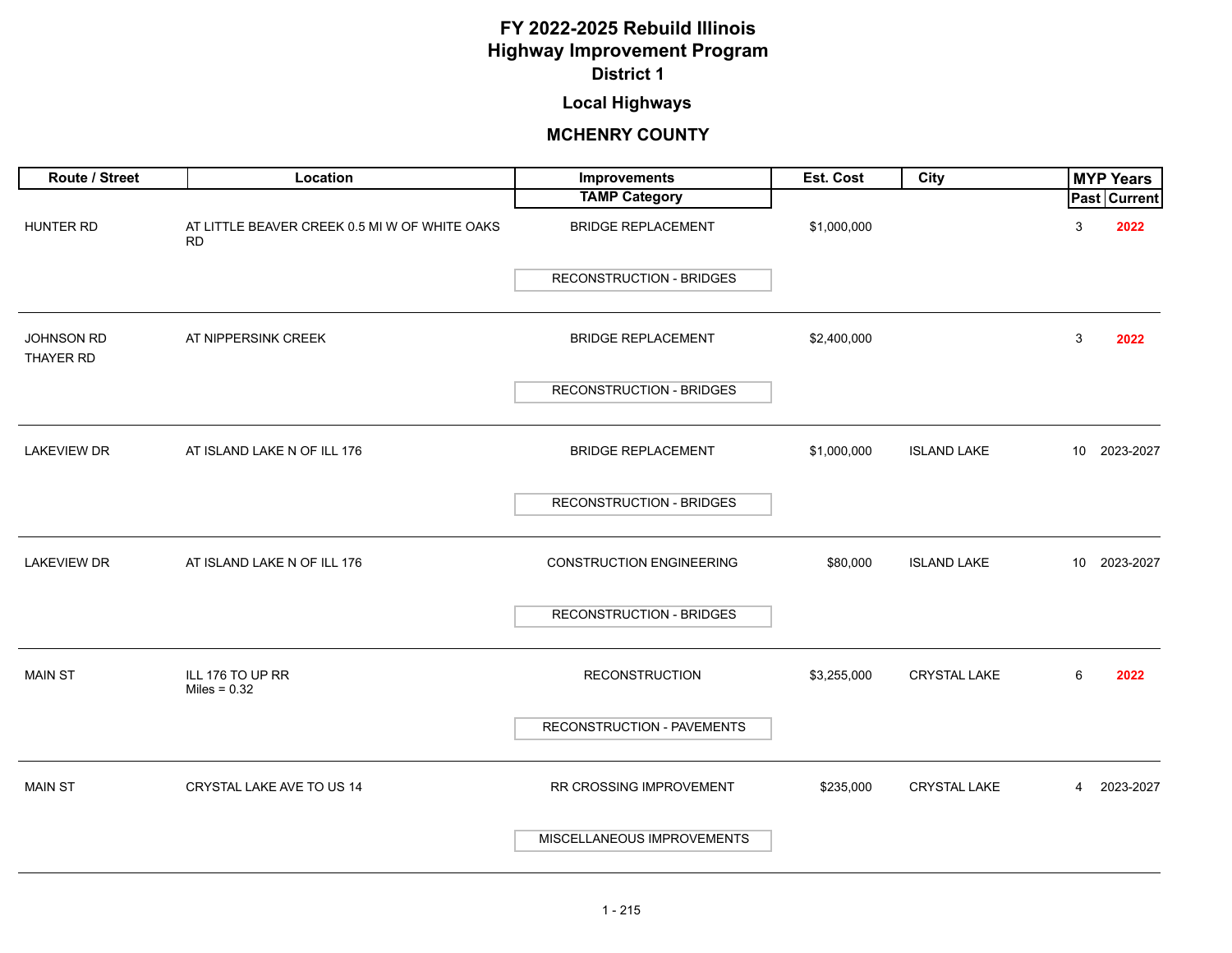# **Local Highways**

| Route / Street   | Location                                        | Improvements                    | Est. Cost   | City             |                | <b>MYP Years</b>    |
|------------------|-------------------------------------------------|---------------------------------|-------------|------------------|----------------|---------------------|
|                  |                                                 | <b>TAMP Category</b>            |             |                  |                | <b>Past Current</b> |
| <b>MELODY LN</b> | AT SILVER CREEK 0.1 MI W OF ILL 47              | <b>BRIDGE REPLACEMENT</b>       | \$1,000,000 | <b>WOODSTOCK</b> | 2              | 2022                |
|                  |                                                 | <b>RECONSTRUCTION - BRIDGES</b> |             |                  |                |                     |
| MELODY LN        | AT SILVER CREEK 0.1 MI W OF ILL 47              | <b>CONSTRUCTION ENGINEERING</b> | \$124,000   | <b>WOODSTOCK</b> | $\overline{2}$ | 2022                |
|                  |                                                 | <b>RECONSTRUCTION - BRIDGES</b> |             |                  |                |                     |
| OAKWOOD DR       | AT BOONE CREEK                                  | P.E. (PHASE II)                 | \$52,000    | <b>MC HENRY</b>  | 1              | 2022                |
|                  |                                                 | RECONSTRUCTION - BRIDGES        |             |                  |                |                     |
| W SOLON RD       | AT N BRANCH NIPPERSINK CREEK 0.5 MI E OF ILL 31 | P.E. (PHASE II)                 | \$120,000   |                  | $\overline{2}$ | 2022                |
|                  |                                                 | <b>REHABILITATION - BRIDGES</b> |             |                  |                |                     |
| W SOLON RD       | AT N BRANCH NIPPERSINK CREEK 0.5 MI E OF ILL 31 | <b>BRIDGE REHABILITATION</b>    | \$2,000,000 |                  | $\overline{2}$ | 2023-2027           |
|                  |                                                 | <b>REHABILITATION - BRIDGES</b> |             |                  |                |                     |
| WHITE OAKS RD    | AT W BRANCH PISCASAW CREEK                      | <b>BRIDGE REPLACEMENT</b>       | \$1,000,000 |                  | 3              | 2022                |
|                  |                                                 | <b>RECONSTRUCTION - BRIDGES</b> |             |                  |                |                     |